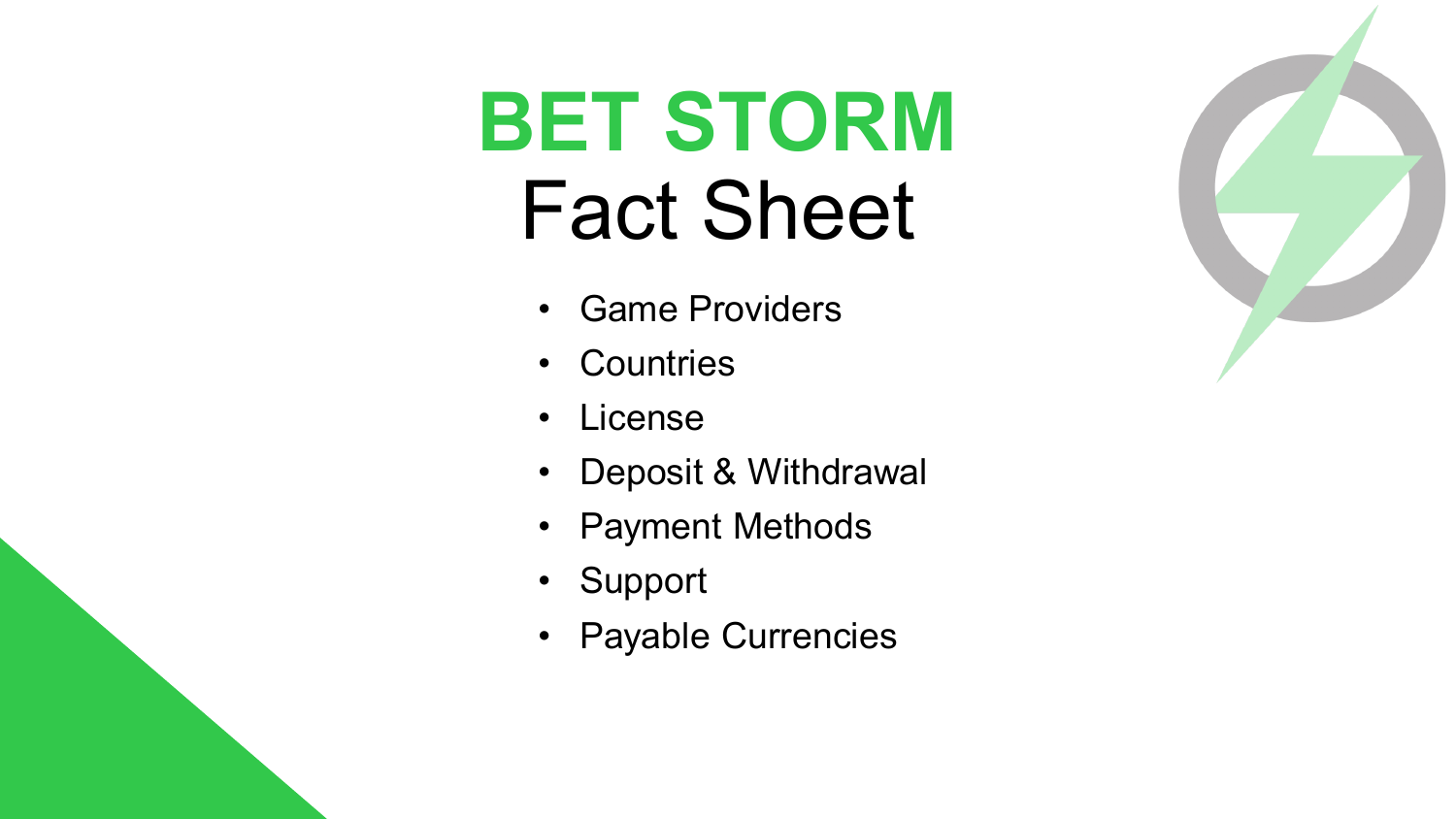### Game Providers

**Microgaming** - QuickSpin, Genesis Games, Rabcat, Skillzz Games, 2BY2 Gaming, Just for the Win, Big Time Gaming, Gameburger Studios, Lightning Box, Triple Edge Studios, Fortune Factory, Gamevy, Foxium, Crazy Tooth Studio, Slingshot, Stromcraft Studios, Switch Studios, Pearl Fiction, Atomic Spin, All41, Pulse 8 Studios, Fantasma Gaming, Alchemy Gaming, Neon Vally Studios.

**NYX** – NextGen Gaming, 1x2 Gaming, Iron Dog, Thunderkick, Lightning Box, Chance Interactive, Core Gaming, Bet Digital, Blueprint Gaming, Gamevy, Games Lab, Scientific Games, Big time Gaming, Games Warehouse, Inspired Gaming, Leap Gaming, WMS Gaming, Red 7, Shuffle Master, Barcrest.

**Groove** – Playson, Revolver, Nolimit City, Evolution Gaming, Fugason, Booongo, Booming, SimplePlay, SaGaming, Felix, Mr Slotty, Spinomenal, EvoPlay, Noble Gaming, BetSoft, Lucky Streak, Vivo, BluePrint, Konect, Merkur Gaming, Gamshy, Bally Wulff, Bgaming, Rival, SuperSpade, Playpearls, Groove Lotto City, Kalamba, TVBET, Ezugi, Elk, Thunderkick, Salsa Technology.

**NetEnt – Eyecon – Wazdan – TomHorn - Genii – Play'n'Go**

V2 gaming 2BY2CAMING Adoptit ARISTOCRAT ESTIMATES (Bally Chargest) butdigital blant bla Stelle Solvegring GTG **SULLER COLLER CONCEPT OF D-TECH ELL SUBLISHED FANTASMA FELT SO POSITION CONCEPT OF D-TECH ELL SUBLISHED SUBLISHED OF SUBLISHED SUBLISHED SUBLISHED SUBLISHED SUBLISHED SUBLISHED SUBLISHED SUBLISHED SUBLISHED SUBLISHED SUBL** FUGA gameswarehouse GGENESIS GAMING IST SAL IMAGINA **EANDER** MO EXERCISE PO MGU QUICkfire Multicommerce Q NETENT ME NE AND RESERVE CHAVING TO QUICKSPIN REALISTIC RED' RED' MODIE TO RELEX SO TO SEVERIFICE Shuffless SIGMA SKILL S. E WIDGETREAK WINTS A spike games **stake**Logie STORM **SUNFOX** 

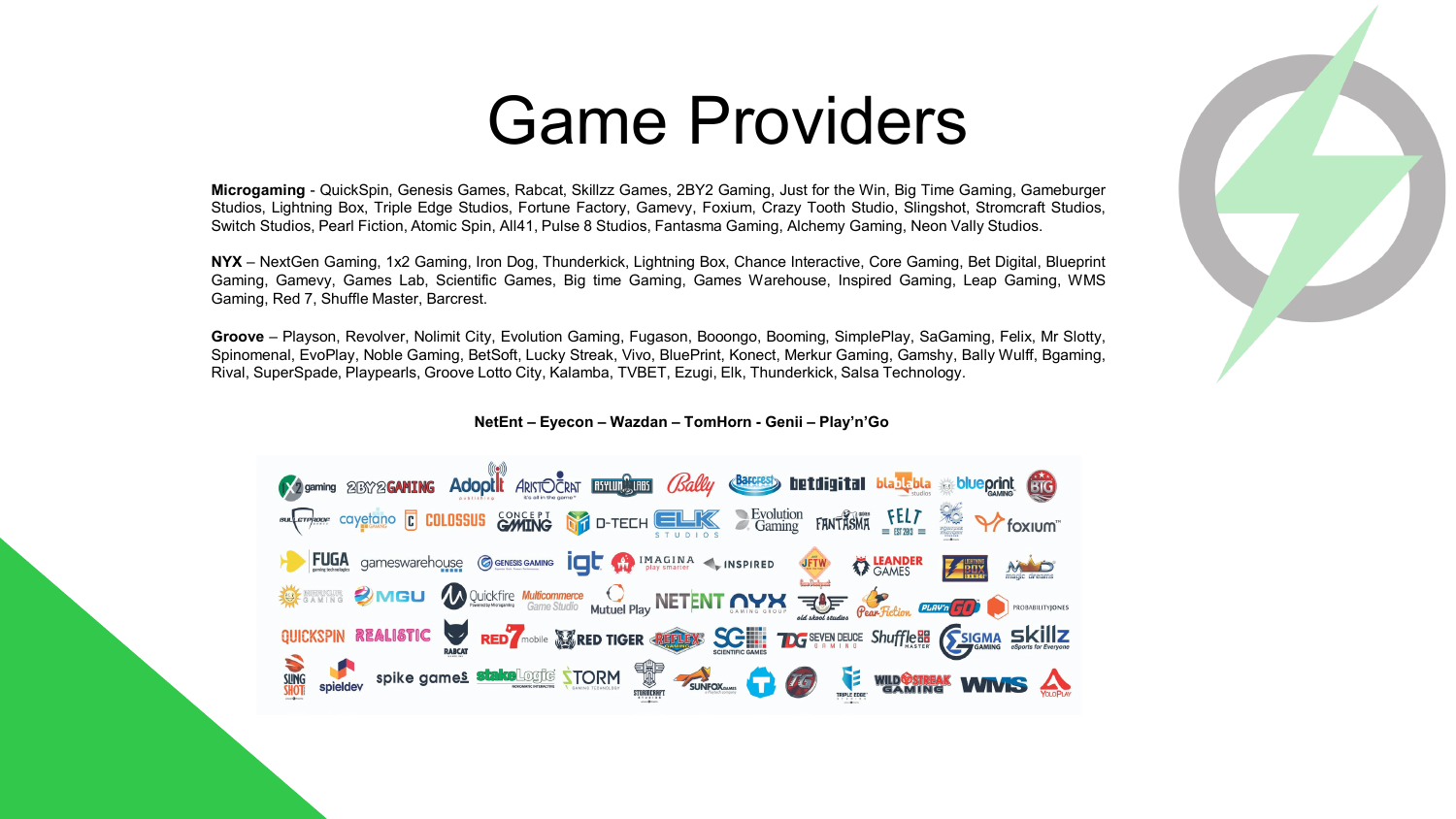# **Countries**

#### **Excluded Country Name**

- Afghanistan
- Algeria
- American Samoa
- Australia
- **Belarus**
- **Belgium**
- **Bulgaria**
- Christmas Island
- Croatia
- Cuba
- **Czech Republic**
- **Denmark**
- **Estonia**
- Estonia 1
- **French Guiana**
- **Germany**
- **Greece**
- **Guadeloupe**
- **Hungary**
- Iran Islamic Republic of
- Iraq
- Israel
- Korea Democratic People's Republic of
- Lao People's Democratic Republic
- Libyan Arab Jamahiriya
- **Luxembourg**
- Malaysia
- **Martinique**
- New Caledonia
- Poland
- Portugal
- Reunion
- Romania
- Saint Martin (French part)
- Saudi Arabia
- Slovenia
- Sudan
- Sweden
- Switzerland
- Syrian Arab Republic
- Trinidad and Tobago
- Turkey
- Vanuatu
- Virgin Islands US
- Zimbabwe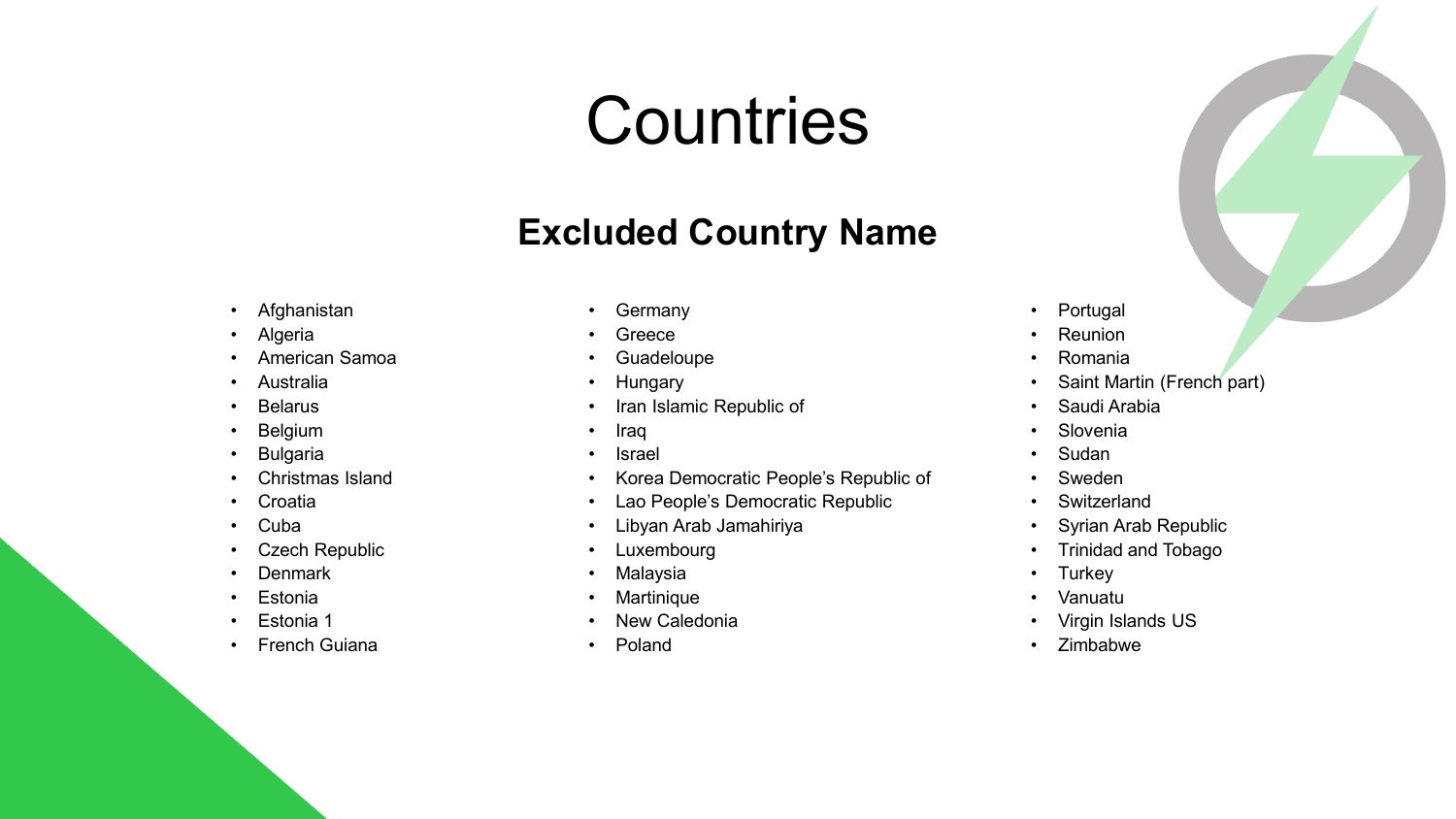### License

#### UK / MGA / CURACAO

**BET STORM** is operated by ProgressPlay Limited

License Type: UK License Number: 039335-R-319313-016

License Type: MGA License Number: MGA/B2C/231/2012

> License Type: Curacao License Number: 772017

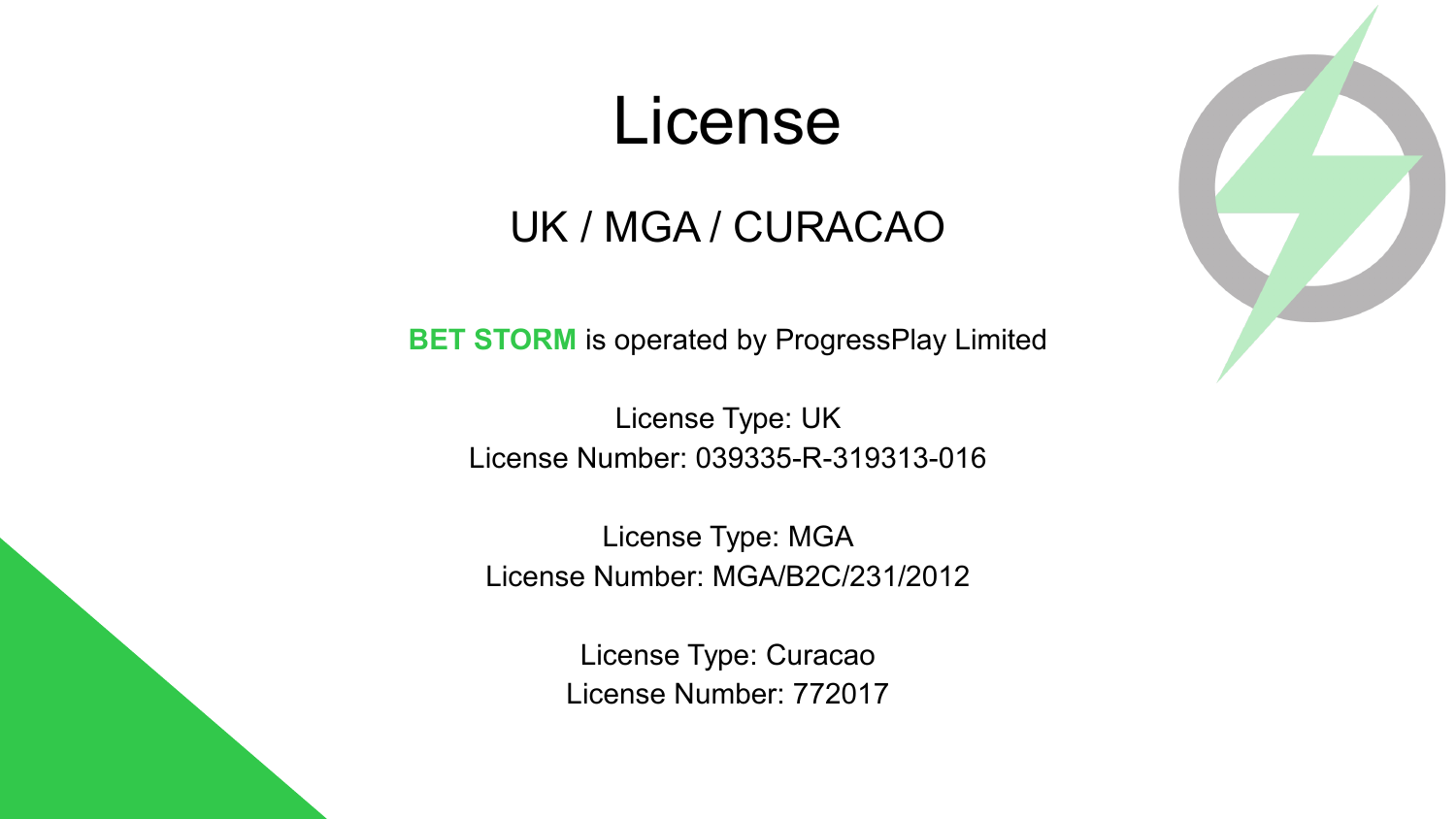## Deposit & Withdrawal

#### **Deposits**

Min – 10  $E/E$  and 100kr in the low value currencies

Credit & Debit Cards, PayPal, PayviaPhone, PaySafeCard, Trustly, MuchBetter, Eco Payz, Interac Combined, BitBay Pay, NETeller, Skrill, UPI, NetBanking, GIROPAY, WebMoney, Fast Bank Transfer, Euteller

#### **Withdrawal**

Min – 20  $E/E$  in the low value currencies Max - €30,000 per month (No withdraw limit UK)

Credit & Debit Cards, PayPal, Skrill, Bank Transfer, Trustly, EcoPayz, NETeller, Euteller, WebMoney

Expected time frame for the funds to hit the player's accounts based on the payment method they've used. In general, we aim to process all the withdrawals from our end in less than 12H

Ewallets:  $0 - 24$  hours Credit / Debit Cards: 24 – 48 hours Bank Transfers: 24 – 72 hours Cheques: Not offered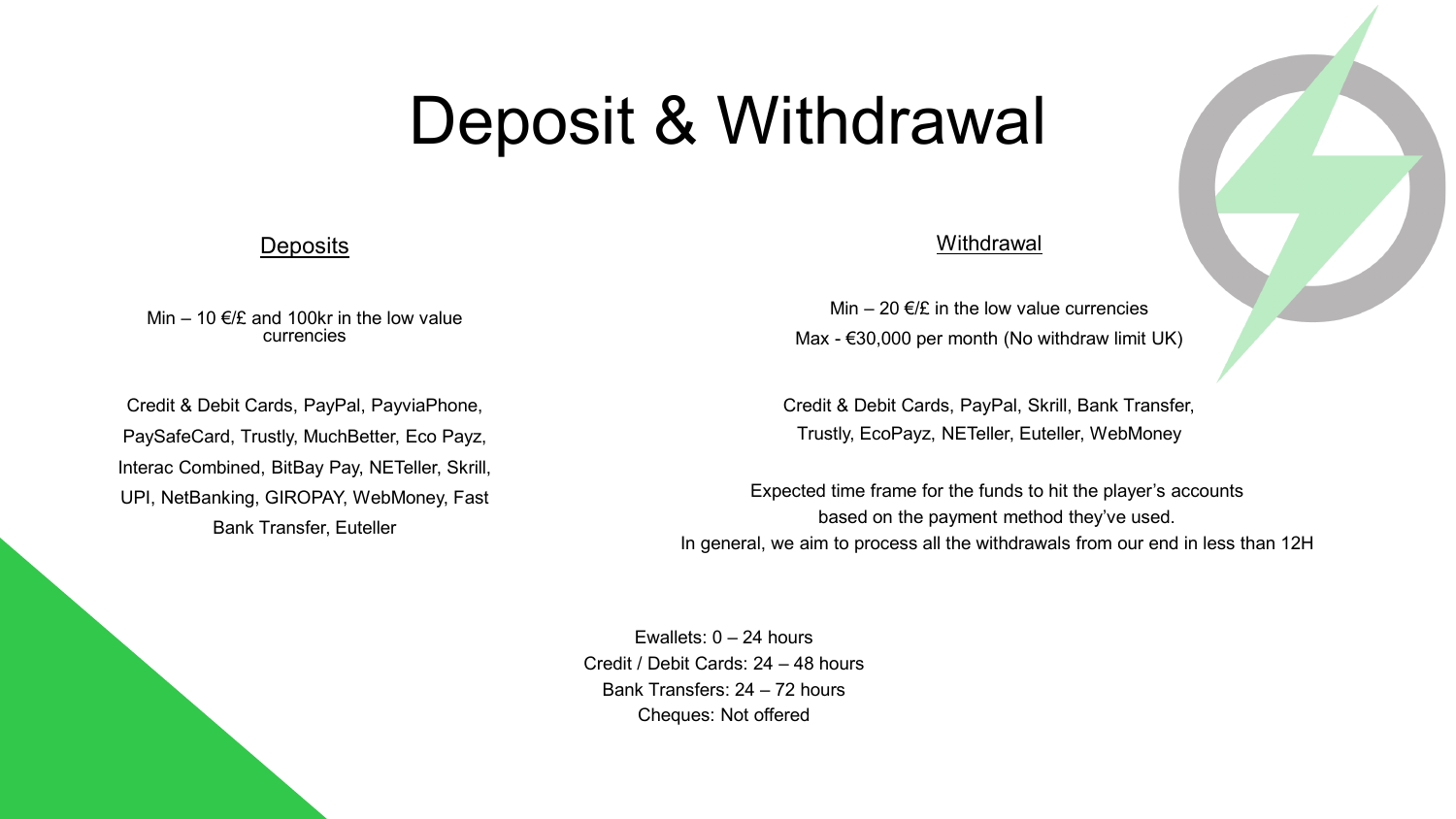

## Payment Methods

| <b>Payment Method</b> | <b>Type</b>           | <b>Min Deposit</b> | Country                                                              |
|-----------------------|-----------------------|--------------------|----------------------------------------------------------------------|
| <b>Visa</b>           | <b>Credit Cards</b>   | 10                 | All                                                                  |
| <b>Neteller</b>       | e-wallet              | 20                 | All (Except UK and Canada)                                           |
| <b>Skrill</b>         | e-wallet              | 20                 | All (Except UK and Canada)                                           |
| <b>Trustly</b>        | Direct online banking | 20                 | UK, Malta, Ireland, Finland, Austria                                 |
| PayviaPhone           | Pay by Phone          | 10                 | UK                                                                   |
| PaySafeCard           | Prepaid card/code     | 10                 | All                                                                  |
| Euteller              | Direct online banking | 20                 | Finland                                                              |
| WebMoney              | e-wallet              | 20                 | Russia, Belarus, Georgia,<br>Kazakhstan, Moldova                     |
| iDeal                 | Direct online banking | 10                 | <b>Netherlands</b>                                                   |
| Sofort                | Direct online banking | 20                 | Austria                                                              |
| Ecopayz               | e-wallet              | 20                 | All                                                                  |
| PayPal                | e-wallet              | 10                 | UK, Ireland                                                          |
| <b>Interac</b>        | Direct online banking | 20                 | Canada                                                               |
| MuchBetter            | Mobile e-wallet       | 20                 | All - Expect: Etiopia, Geunea-Bissau,<br>Somalia, Tunisia, Venezuela |
| UPI                   | <b>Online banking</b> | 1000               | India                                                                |
| <b>BitBay Pay</b>     | Crypto payments       | 10                 | All (Except UK)                                                      |
| <b>AstroPay Card</b>  | Prepaid card          | 20                 | Curacao                                                              |
| <b>JCB</b>            | <b>Credit Card</b>    |                    | Japan                                                                |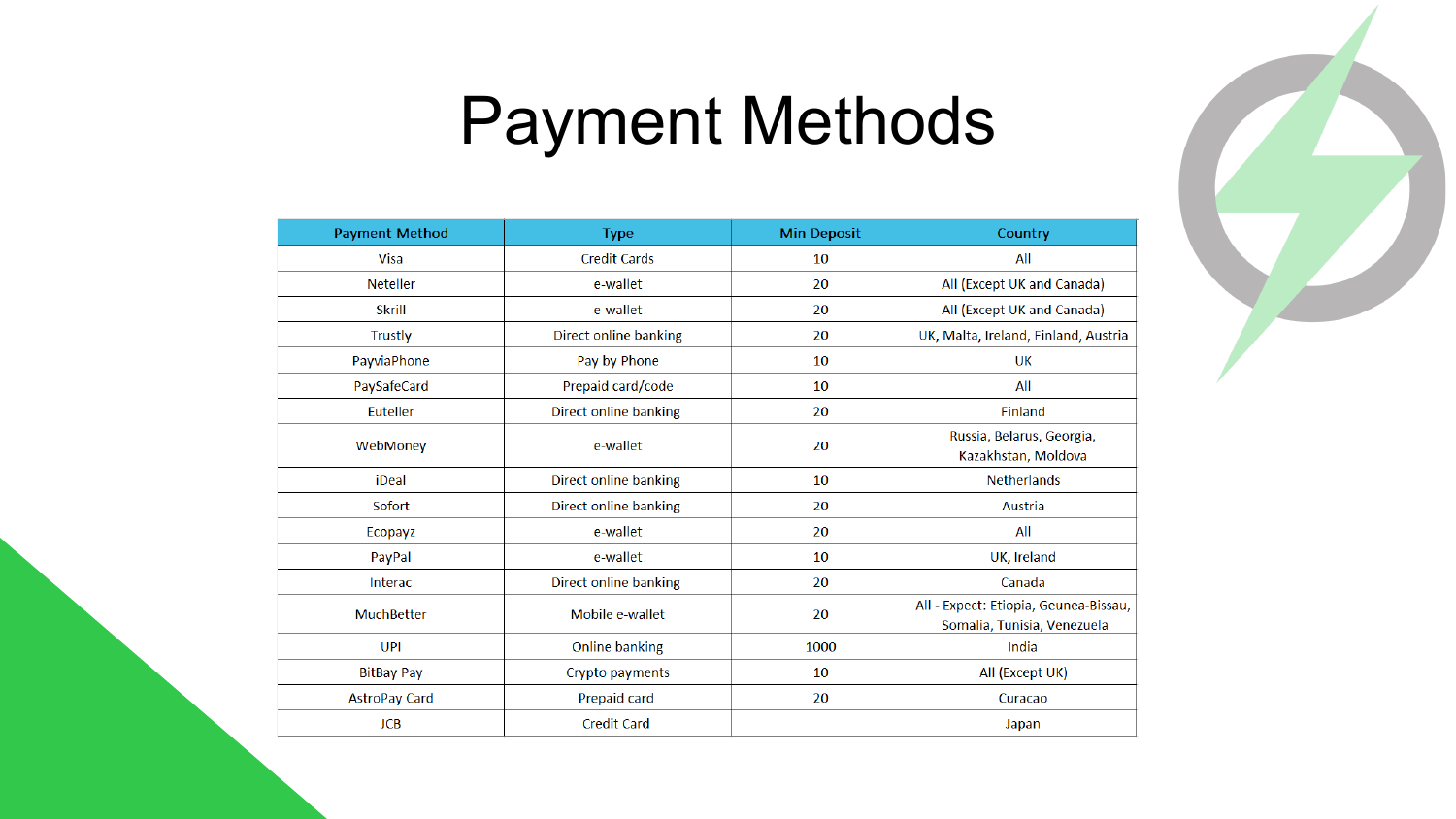# Support



Chat & Email 24/7

**[customersupport@instantgamesupport.com](mailto:customersupport@instantgamesupport.com)**